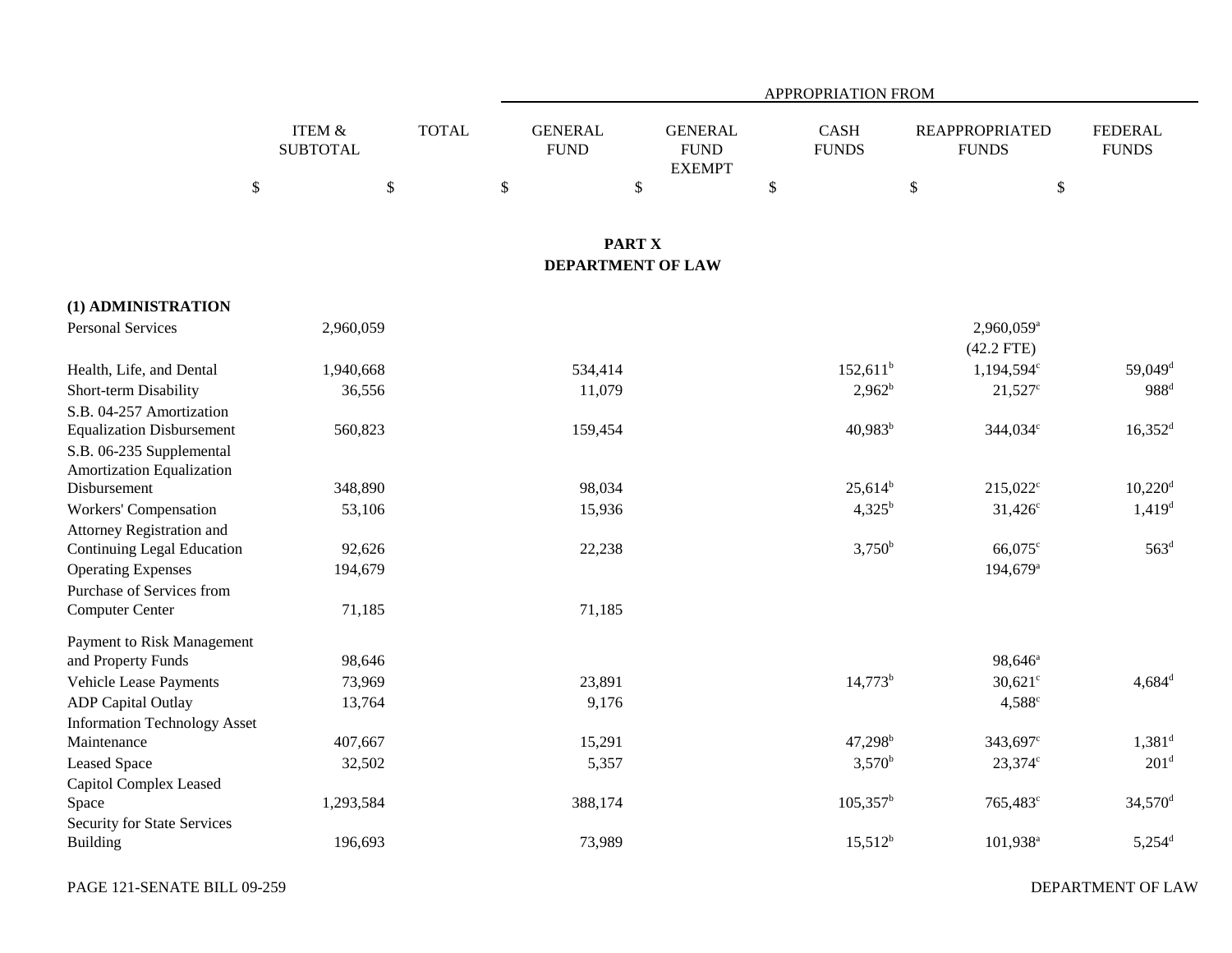|                               |                           |              |           |                               | <b>APPROPRIATION FROM</b> |                                                |  |                             |               |                                       |           |                                |
|-------------------------------|---------------------------|--------------|-----------|-------------------------------|---------------------------|------------------------------------------------|--|-----------------------------|---------------|---------------------------------------|-----------|--------------------------------|
|                               | ITEM &<br><b>SUBTOTAL</b> | <b>TOTAL</b> |           | <b>GENERAL</b><br><b>FUND</b> |                           | <b>GENERAL</b><br><b>FUND</b><br><b>EXEMPT</b> |  | <b>CASH</b><br><b>FUNDS</b> |               | <b>REAPPROPRIATED</b><br><b>FUNDS</b> |           | <b>FEDERAL</b><br><b>FUNDS</b> |
|                               | \$                        | \$           |           | \$                            |                           | \$                                             |  | \$                          |               | \$                                    | ¢<br>D    |                                |
| <b>Communication Services</b> |                           |              |           |                               |                           |                                                |  |                             |               |                                       |           |                                |
| Payments                      | 6,208                     |              |           |                               | 2,308                     |                                                |  |                             | $575^{\rm b}$ |                                       | $1,773$ c | $1,552^d$                      |
| <b>Attorney General</b>       |                           |              |           |                               |                           |                                                |  |                             |               |                                       |           |                                |
| Discretionary Fund            | 5,000                     |              |           |                               | 5,000                     |                                                |  |                             |               |                                       |           |                                |
|                               |                           |              | 8,386,625 |                               |                           |                                                |  |                             |               |                                       |           |                                |

<sup>a</sup> These amounts shall be from indirect cost recoveries.

<sup>b</sup> These amounts shall be from various sources of cash funds. Of these amounts, \$65,095 from court-ordered awards and \$12,877 from the Tobacco Settlement Defense Account of the Tobacco Litigation Settlement Cash Fund created in Section 24-22-115 (2) (a), C.R.S., do not constitute fiscal year spending for purposes of Section 20 of Article X of the State Constitution.

c These amounts shall be from various sources of reappropriated funds.

<sup>d</sup> These amounts shall be from the federal Medicaid Fraud Control Program administered by the U.S. Department of Health and Human Services.

## **(2) LEGAL SERVICES TO STATE AGENCIES<sup>35</sup>**

| <b>Personal Services</b>        | 18,241,775    |            |  |                   |                |
|---------------------------------|---------------|------------|--|-------------------|----------------|
|                                 | $(217.5$ FTE) |            |  |                   |                |
| Operating and Litigation        | 1,354,987     |            |  |                   |                |
| <b>Indirect Cost Assessment</b> | 2,697,806     |            |  |                   |                |
|                                 |               | 22,294,568 |  | $981,826^{\circ}$ | $21,312,742^b$ |

<sup>a</sup> This amount may include funds from the Public Employees' Retirement Association, CollegeInvest, the College Access Network, State Veterans' Nursing Homes, higher education enterprises, the Disability Insurance Trust, state institutions of higher education, private vocational schools, and the Cumbres and Toltec Railroad Commission. <sup>b</sup> This amount shall be from various sources of funds appropriated for legal services to state agencies.

| (3) CRIMINAL JUSTICE AND APPELLATE |              |              |                   |                        |                     |
|------------------------------------|--------------|--------------|-------------------|------------------------|---------------------|
| Special Prosecutions Unit          | 2,905,614    | 1,612,257    | $221,805^{\circ}$ | 1.071.552 <sup>b</sup> |                     |
|                                    | $(31.0$ FTE) |              |                   |                        |                     |
| Appellate Unit                     | 2,583,983    | 2,583,983    |                   |                        |                     |
|                                    |              | $(31.0$ FTE) |                   |                        |                     |
| Medicaid Fraud Grant               | .368,866     | 342,276(M)   |                   |                        | $1,026,590^{\circ}$ |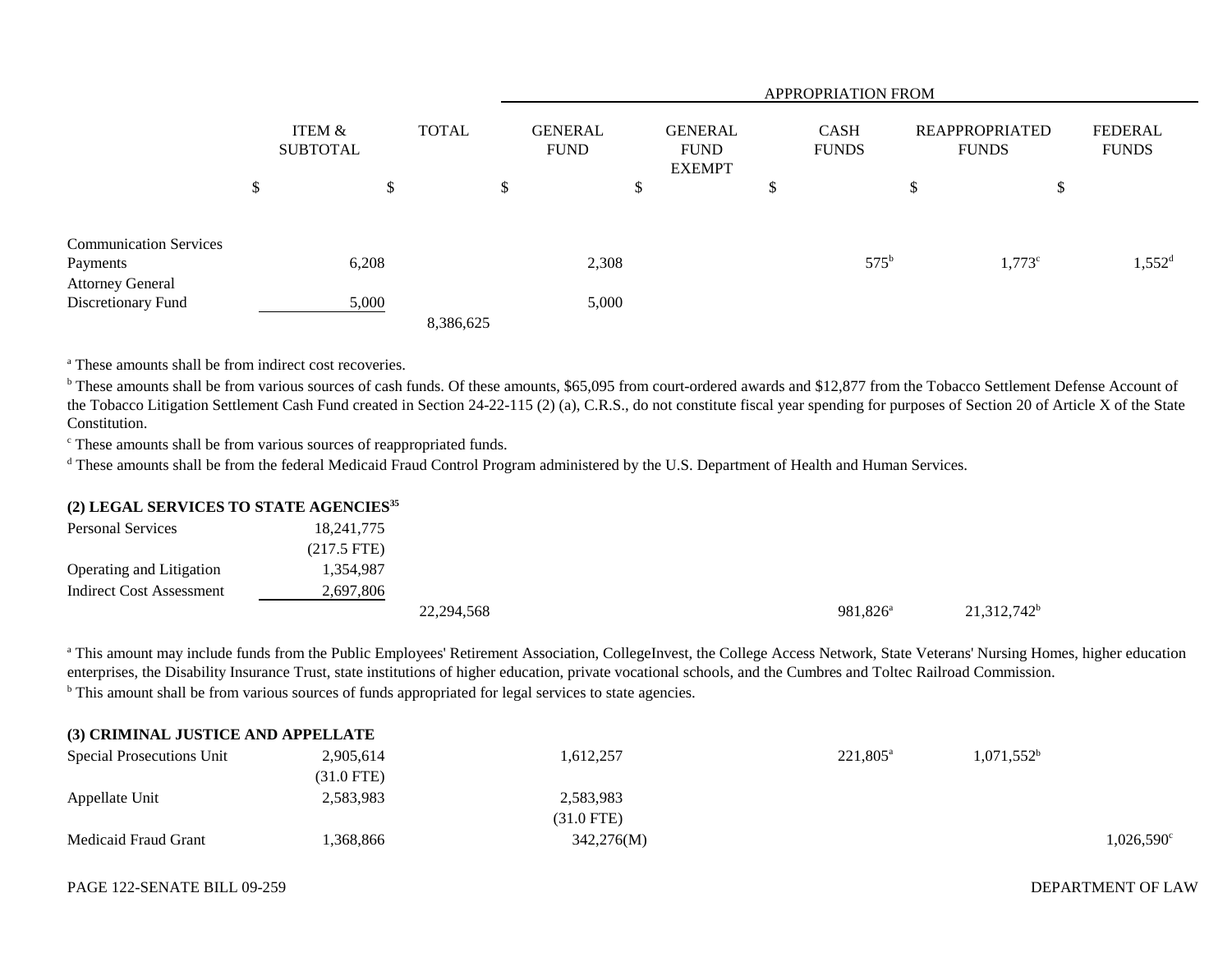|                                                               |                           |              |                               |        |                                                |                           | APPROPRIATION FROM                      |                                       |                                |
|---------------------------------------------------------------|---------------------------|--------------|-------------------------------|--------|------------------------------------------------|---------------------------|-----------------------------------------|---------------------------------------|--------------------------------|
|                                                               | ITEM &<br><b>SUBTOTAL</b> | <b>TOTAL</b> | <b>GENERAL</b><br><b>FUND</b> |        | <b>GENERAL</b><br><b>FUND</b><br><b>EXEMPT</b> |                           | <b>CASH</b><br><b>FUNDS</b>             | <b>REAPPROPRIATED</b><br><b>FUNDS</b> | <b>FEDERAL</b><br><b>FUNDS</b> |
| \$                                                            | \$                        |              | \$                            | \$     |                                                | $\boldsymbol{\mathsf{S}}$ |                                         | \$                                    | \$                             |
|                                                               | $(14.0$ FTE)              |              |                               |        |                                                |                           |                                         |                                       |                                |
| Peace Officers Standards and<br><b>Training Board Support</b> | 1,246,975                 |              |                               | 50,000 |                                                |                           | $1,196,975$ <sup>d</sup><br>$(6.0$ FTE) |                                       |                                |
| <b>Victims Assistance</b>                                     | 76,086                    |              |                               | 330    |                                                |                           |                                         | $75,756^{\circ}$<br>$(1.0$ FTE)       |                                |
| <b>Indirect Cost Assessment</b>                               | 374,591                   | 8,556,115    |                               |        |                                                |                           | $105,431$ <sup>f</sup>                  | $138,921$ <sup>g</sup>                | 130,239 <sup>c</sup>           |

<sup>a</sup> This amount shall be from the State Compensation Insurance Authority.

<sup>b</sup> Of this amount, \$669,615 shall be from the Division of Insurance Cash Fund through an appropriation to the Department of Regulatory Agencies and \$401,937 shall be from the Division of Securities Cash Fund through an appropriation to the Department of Regulatory Agencies.

<sup>c</sup> These amounts shall be from the federal Medicaid Fraud Control Program administered by the U.S. Department of Health and Human Services.

<sup>d</sup> This amount shall be from the P.O.S.T. Board Cash Fund created in Section 24-31-303 (2) (b), C.R.S.

e This amount shall be from Victims Assistance and Law Enforcement funds appropriated to the Department of Public Safety, Division of Criminal Justice.

f Of this amount, \$74,422 shall be from the P.O.S.T. Board Cash Fund created in Section 24-31-303 (2) (b), C.R.S., and \$31,009 shall be from the State Compensation Insurance Authority.

<sup>g</sup> Of this amount, \$94,268 shall be from the Division of Insurance Cash Fund through an appropriation to the Department of Regulatory Agencies, and \$44,653 shall be from the Division of Securities Cash Fund through an appropriation to the Department of Regulatory Agencies.

## **(4) WATER AND NATURAL RESOURCES**

| Federal and Interstate Water  |         |             |                        |
|-------------------------------|---------|-------------|------------------------|
| Unit                          | 526,872 | 526,872     |                        |
|                               |         | $(5.5$ FTE) |                        |
| Defense of the Colorado River |         |             |                        |
| Basin Compact                 | 473,329 |             | $473,329$ <sup>a</sup> |
|                               |         |             | $(4.0$ FTE)            |
| Defense of the Republican     |         |             |                        |
| <b>River Compact</b>          | 110,000 |             | $110,000^{\rm a}$      |
| <b>Consultant Expenses</b>    | 50,000  |             | $50,000^{\rm b}$       |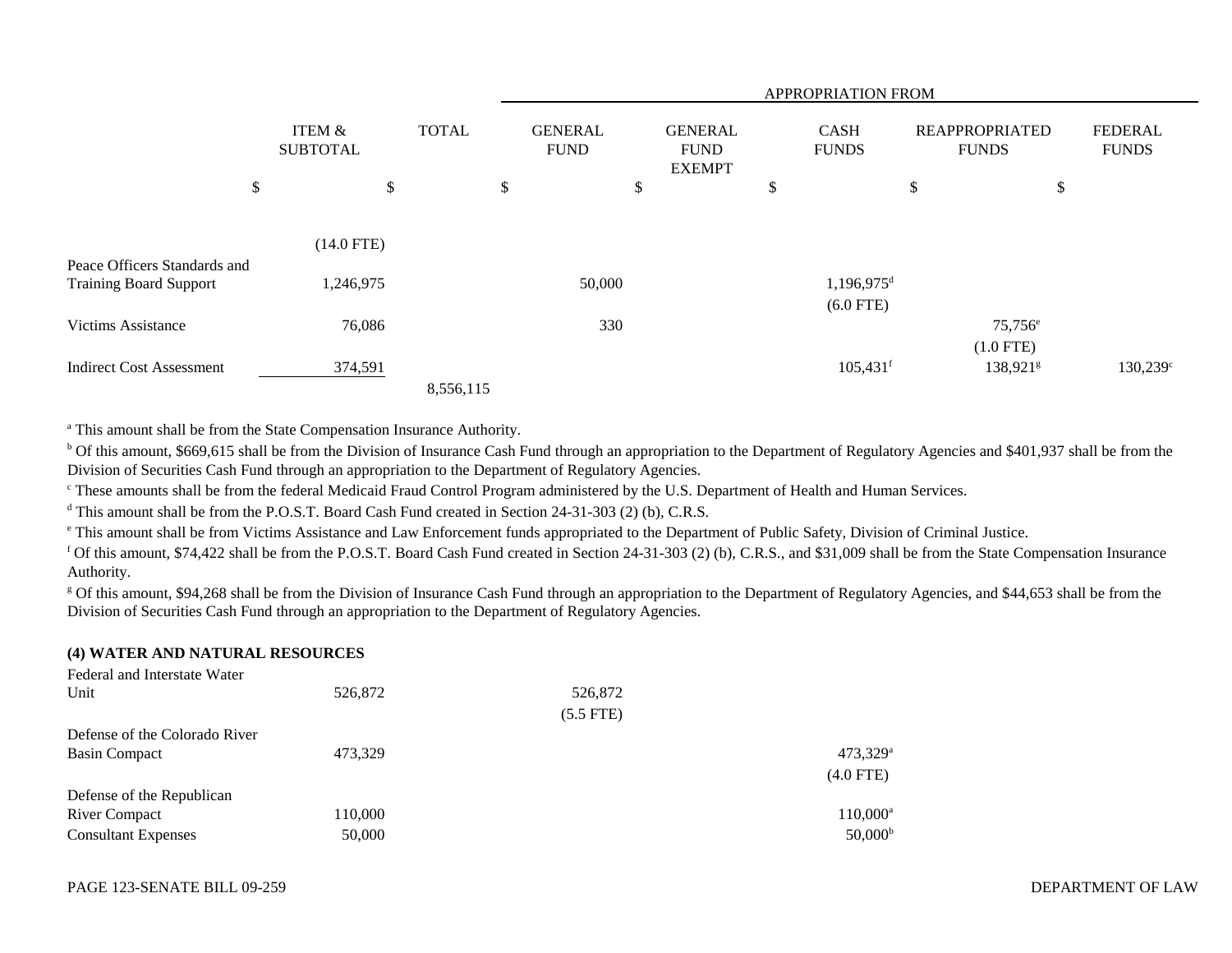|                                                                                                                                                       |                                      |              |                               |    |                                                |    | APPROPRIATION FROM          |                                       |                     |                                |  |
|-------------------------------------------------------------------------------------------------------------------------------------------------------|--------------------------------------|--------------|-------------------------------|----|------------------------------------------------|----|-----------------------------|---------------------------------------|---------------------|--------------------------------|--|
|                                                                                                                                                       | <b>ITEM &amp;</b><br><b>SUBTOTAL</b> | <b>TOTAL</b> | <b>GENERAL</b><br><b>FUND</b> |    | <b>GENERAL</b><br><b>FUND</b><br><b>EXEMPT</b> |    | <b>CASH</b><br><b>FUNDS</b> | <b>REAPPROPRIATED</b><br><b>FUNDS</b> |                     | <b>FEDERAL</b><br><b>FUNDS</b> |  |
|                                                                                                                                                       | \$<br>\$                             |              | \$                            | \$ |                                                | \$ |                             | \$                                    | \$                  |                                |  |
| Comprehensive<br>Environmental Response,<br>Compensation and Liability<br>Act                                                                         | 391,178<br>$(3.5$ FTE)               |              | 365,300                       |    |                                                |    |                             |                                       | 25,878 <sup>c</sup> |                                |  |
| Comprehensive<br>Environmental Response,<br>Compensation and Liability<br><b>Act Contracts</b><br>Natural Resource Damage<br>Claims at Rocky Mountain | 500,000                              |              | 75,000                        |    |                                                |    |                             |                                       | $425,000^{\circ}$   |                                |  |
| Arsenal                                                                                                                                               | 195,000                              | 2,246,379    |                               |    |                                                |    | $195,000$ <sup>d</sup>      |                                       |                     |                                |  |

<sup>a</sup> These amounts shall be from the Colorado Water Conservation Board's Litigation Fund created in Section 37-60-121 (2.5) (a), C.R.S., or from payments received from New Mexico, Wyoming and Utah.

<sup>b</sup> This amount shall be from the Attorney Fees and Costs Account created in Section 24-31-108 (2), C.R.S.

c These amounts shall be from funds appropriated to the Department of Public Health and Environment.

<sup>d</sup> This amount shall be from the Hazardous Substance Response Fund created in Section 25-16-104.6 (1) (a), C.R.S.

| (5) CONSUMER PROTECTION         |           |              |                          |             |
|---------------------------------|-----------|--------------|--------------------------|-------------|
| <b>Consumer Protection and</b>  |           |              |                          |             |
| Anti-Trust                      | 1,819,320 | 912,882      | $663,695$ <sup>a</sup>   | $242,743^b$ |
|                                 |           | $(12.5$ FTE) | $(5.5$ FTE)              | $(3.0$ FTE) |
| <b>Collection Agency Board</b>  | 314,425   |              | $314,425^{\circ}$        |             |
|                                 |           |              | $(5.2$ FTE)              |             |
| Uniform Consumer Credit         |           |              |                          |             |
| Code                            | 1,014,033 |              | $1,014,033$ <sup>d</sup> |             |
|                                 |           |              | $(12.3$ FTE)             |             |
| <b>Indirect Cost Assessment</b> | 328,698   |              | $291,487$ <sup>e</sup>   | $37,211^b$  |
|                                 |           | 3,476,476    |                          |             |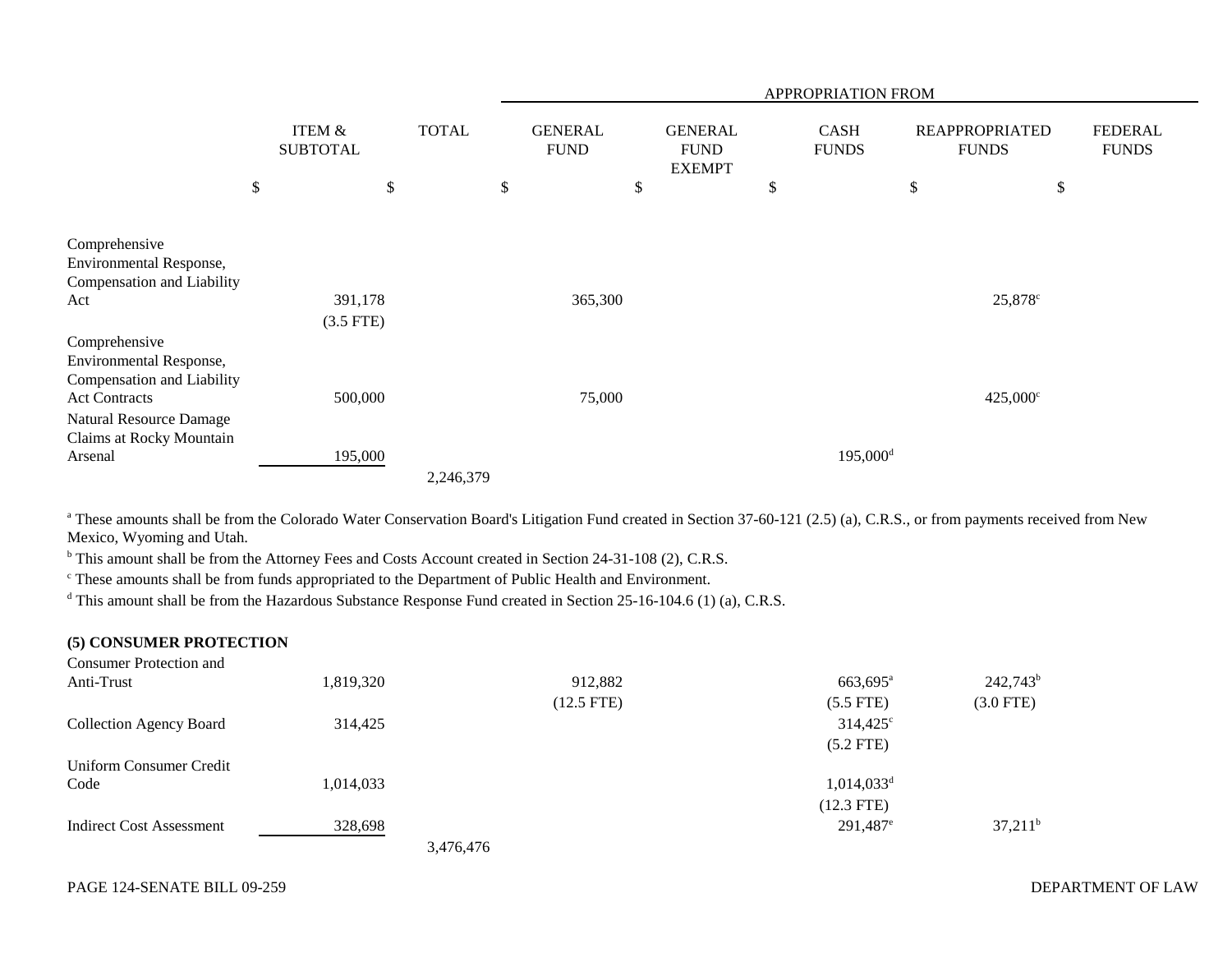|                                      |       | APPROPRIATION FROM            |                                                |                             |                                       |                                |  |  |
|--------------------------------------|-------|-------------------------------|------------------------------------------------|-----------------------------|---------------------------------------|--------------------------------|--|--|
| <b>ITEM &amp;</b><br><b>SUBTOTAL</b> | TOTAL | <b>GENERAL</b><br><b>FUND</b> | <b>GENERAL</b><br><b>FUND</b><br><b>EXEMPT</b> | <b>CASH</b><br><b>FUNDS</b> | <b>REAPPROPRIATED</b><br><b>FUNDS</b> | <b>FEDERAL</b><br><b>FUNDS</b> |  |  |
| \$                                   |       |                               |                                                |                             |                                       |                                |  |  |

<sup>a</sup> Of this amount, \$442,392 shall be from court-ordered awards, \$154,656 shall be from the Tobacco Settlement Defense Account of the Tobacco Litigation Settlement Cash Fund created in Section 24-22-115 (2) (a), C.R.S., \$45,863 shall be from the Public Utilities Commission under the provisions of Section 6-1-905 (3) (b) (II), C.R.S., and \$20,784 shall be from the Building Regulation Fund created in Section 24-32-3309 (1), C.R.S. Expenditures from court-ordered awards and the Tobacco Settlement Defense Account of the Tobacco Litigation Settlement Cash Fund do not constitute fiscal year spending for the purposes of Section 20 of Article X of the State Constitution.

<sup>b</sup> These amounts shall be from the Mortgage Broker Registration Cash Fund through an appropriation to the Department of Regulatory Agencies.

 $\textdegree$  This amount shall be from the Collection Agency Cash Fund created in Section 12-14-136 (1) (a), C.R.S.

d This amount shall be from the Uniform Consumer Credit Code Cash Fund created in Section 5-6-204 (1), C.R.S.

<sup>e</sup> Of this amount, \$152,566 shall be from the Uniform Consumer Credit Code Cash Fund created in Section 5-6-204 (1), C.R.S., \$64,498 shall be from the Collection Agency Cash Fund created in Section 12-14-136 (1) (a), C.R.S., \$49,615 shall be from court-ordered awards, \$12,404 shall be from the Public Utilities Commission under the provisions of Section 6-1-905 (3) (b) (II), C.R.S., and \$12,404 shall be from the Tobacco Settlement Defense Account of the Tobacco Litigation Settlement Cash Fund created in Section 24-22-115 (2) (a), C.R.S. Court-ordered awards do not constitute fiscal year spending for the purposes of Section 20 of Article X of the State Constitution.

| (6) SPECIAL PURPOSE                 |           |           |           |                      |
|-------------------------------------|-----------|-----------|-----------|----------------------|
| <b>District Attorneys' Salaries</b> | 2,096,078 |           | 2,096,078 |                      |
| Litigation Management and           |           |           |           |                      |
| Technology Fund <sup>36</sup>       | 325,000   |           |           | 325.000 <sup>a</sup> |
| Statewide HIPAA Legal               |           |           |           |                      |
| Services                            | 7,538     |           | 7.538     |                      |
| <b>Tobacco</b> Litigation           | 300,000   |           |           | 300,000 <sup>b</sup> |
|                                     |           | 2,728,616 |           |                      |

<sup>a</sup> This amount shall be from either General Fund fund balance generated by excess earnings in the Legal Services to State Agencies program in FY 2008-09 or from the Attorney Fees and Costs Account created in Section 24-31-108 (2), C.R.S.

<sup>b</sup> This amount shall be from the Tobacco Settlement Defense Account of the Tobacco Litigation Settlement Cash Fund created in Section 24-22-115 (2) (a), C.R.S. Expenditures from the Tobacco Settlement Defense Account of the Tobacco Litigation Settlement Cash Fund do not constitute fiscal year spending for the purposes of Section 20 of Article X of the State Constitution.

| $\blacksquare$ ( $\blacksquare$ ) $\blacksquare$ ) $\blacksquare$<br>TOT |                            |        |                                |                         |         |
|--------------------------------------------------------------------------|----------------------------|--------|--------------------------------|-------------------------|---------|
| (LAW)                                                                    | .688.779<br>$\overline{A}$ | 008.04 | $\sim$<br>$\sim$<br>-0,000,330 | ,727,339<br>, u<br>44.7 | 293,062 |